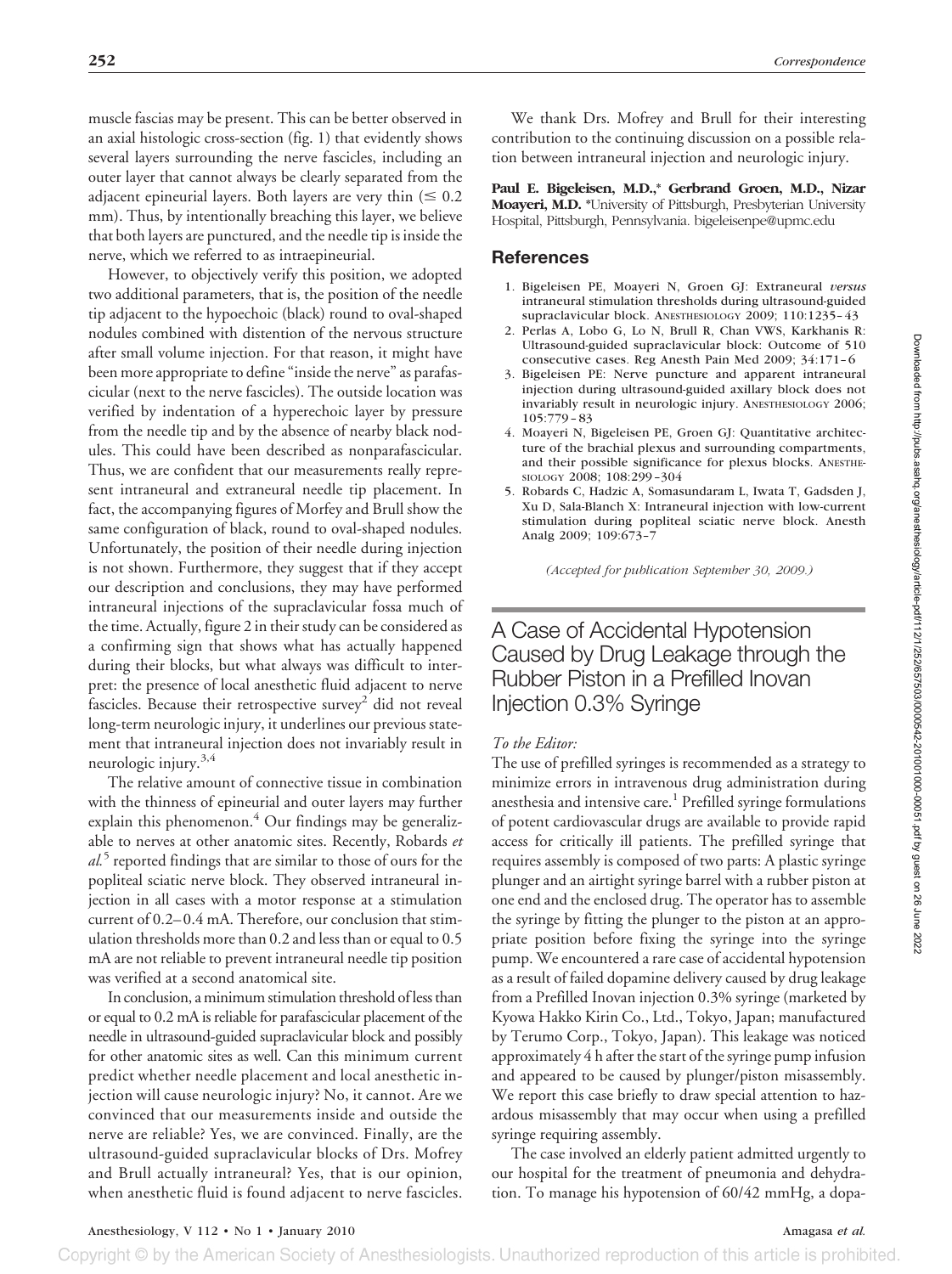mine infusion at a rate of 8  $\mu$ g  $\cdot$  kg $^{-1}\cdot$ min $^{-1}$  was started using a prefilled dopamine syringe (prefilled Inovan injection 0.3% syringe) delivered *via* a syringe pump (Termo STC-523, Terumo Corp.). An attending nurse replaced a new prefilled syringe and restarted the syringe pump. However, the patient's blood pressure measured by palpation fell abruptly to 42 mmHg approximately 4 h after restarting the prefilled dopamine syringe. Another attending nurse noticed a large volume of air in the extension tube, the three-way stopcock, and the barrel of the dopamine syringe. She immediately removed all the air in these components, reset the dopamine syringe into the syringe pump, and restarted it. After the patient's blood pressure was restored to 88/50 mmHg, the nurse exchanged the whole infusion system with new equipment. The volumes of drug and air in the dopamine syringe were 13 ml and 26 ml, respectively. We could not calculate the precise volume of air that had already been injected into the patient through the intravenous line, and fortunately the patient had no detectable injury as a result of this incident. Biomedical equipment technicians checked this syringe, the extension tube, the three-way stopcock, and the syringe pump carefully, but did not find any defect in these devices. We could not locate the source of the problem.

We sent the relevant syringe-infusion line assembly to the manufacturer for detailed inspection to identify the source of drug leakage and air influx, which appeared to occur at the piston that was fitted to the syringe barrel. We asked the manufacturer about the test results of the plunger/piston assembly that has been approved as medical equipment. The engineers responded as follows: They put the prefilled syringe in question to the liquid leakage test for syringe piston under compression in accordance with the International Organization for Standardization 7886-1: 1993-10-01.<sup>2</sup> There was no leakage in the rubber piston. Airtightness was maintained in the syringe, the extension tube, and the threeway stopcock. Next they examined situations that might produce drug leakage and how the leakage occurred during use of the prefilled syringe. The examination revealed the following: When the operator pushed the plunger into the rubber piston without turning it, there were some cases where the male screw thread molded at the top end of the plunger could not engage entirely the female screw thread molded on the inside wall of the rubber piston. Under this condition, the cylindrical rubber wall of the piston gradually became partially contorted as pressure was applied to the plunger after continuous infusion was started. This situation led to dislodging of the rubber piston, leaving a gap between the outside wall of the rubber piston and the inside wall of the barrel, and resulting in drug leakage as air entered through the gap (fig. 1). Consequently, the plunger/piston misassembly was proven to be the cause of erratic drug delivery, resulting in the abrupt onset of hypotension. The manufacturer had received the same incidental reports from several hospitals regarding the drug leakage from prefilled Inovan injection 0.3% syringes. They already had knowledge of the problem;



Fig. 1. Schematic representation of the situation in which a force applied to the plunger contorts the rubber piston when a prefilled syringe is used with a syringe pump. The gap (*arrow*) breaks the seal between the barrel of the syringe and the rubber piston, resulting in drug leakage as air entered through the gap. This plunger/piston misassembly caused an incident during drug administration.

however, they could not promptly supply a newly designed syringe for preventing an incorrect plunger/piston assembly.

Regarding the piston/plunger assembly of syringes for use with power-driven syringe pumps, International Organization for Standardization 7886 –1 and 2 only describe the following requirements: The components of the syringe should be designed in such a manner that it is not possible easily to withdraw the plunger completely from the barrel, and the fit of the piston on the plunger should be such that relative axial movement between the two is kept to a minimum to reduce the possibility of siphoning. However, these International Organization for Standardization standards were not originally intended for syringes prefilled with an injection formulation by the manufacturer or syringes supplied with the injection formulation as a kit for filling by a pharmacist.<sup>2,3</sup> The designs for the piston/plunger assembly depend entirely on manufacturers.

The cause of the present error in intravenous drug administration was probably attributable to the design of the piston/plunger assembly that varies between manufacturers. However, we have no precise information about their designs. We selected four different commercially available prefilled syringes and compared the configurations of their plunger/piston assemblies. In the case of the Inovan 0.3% injection syringe, only the uppermost part of the plunger head was molded with a small number of male threads, and the cylindrical wall of the rubber piston is thin. Under these conditions, the syringe is highly susceptible to contortion of the rubber piston during use and formation of a gap between the piston and the barrel. In contrast, in the cases of the Iopamiron Injection 300 syringe (iopamidol; marketed and manufactured by Bayer Healthcare, Bayer Schering Pharma, Osaka, Japan) and Nitrol injection for continuous infusion 25-mg syringe (isosorbide dinitrate; marketed by Eisai Co., Ltd., Tokyo, Japan; manufactured by Nipro Pharma Corp., Osaka, Japan), a deep portion of the plunger head is molded with male threads and the inside wall of the piston fits closely with the plunger head, leaving a narrow gap between the two.

Amagasa *et al.* Anesthesiology, V 112 • No 1 • January 2010

Copyright © by the American Society of Anesthesiologists. Unauthorized reproduction of this article is prohibited.